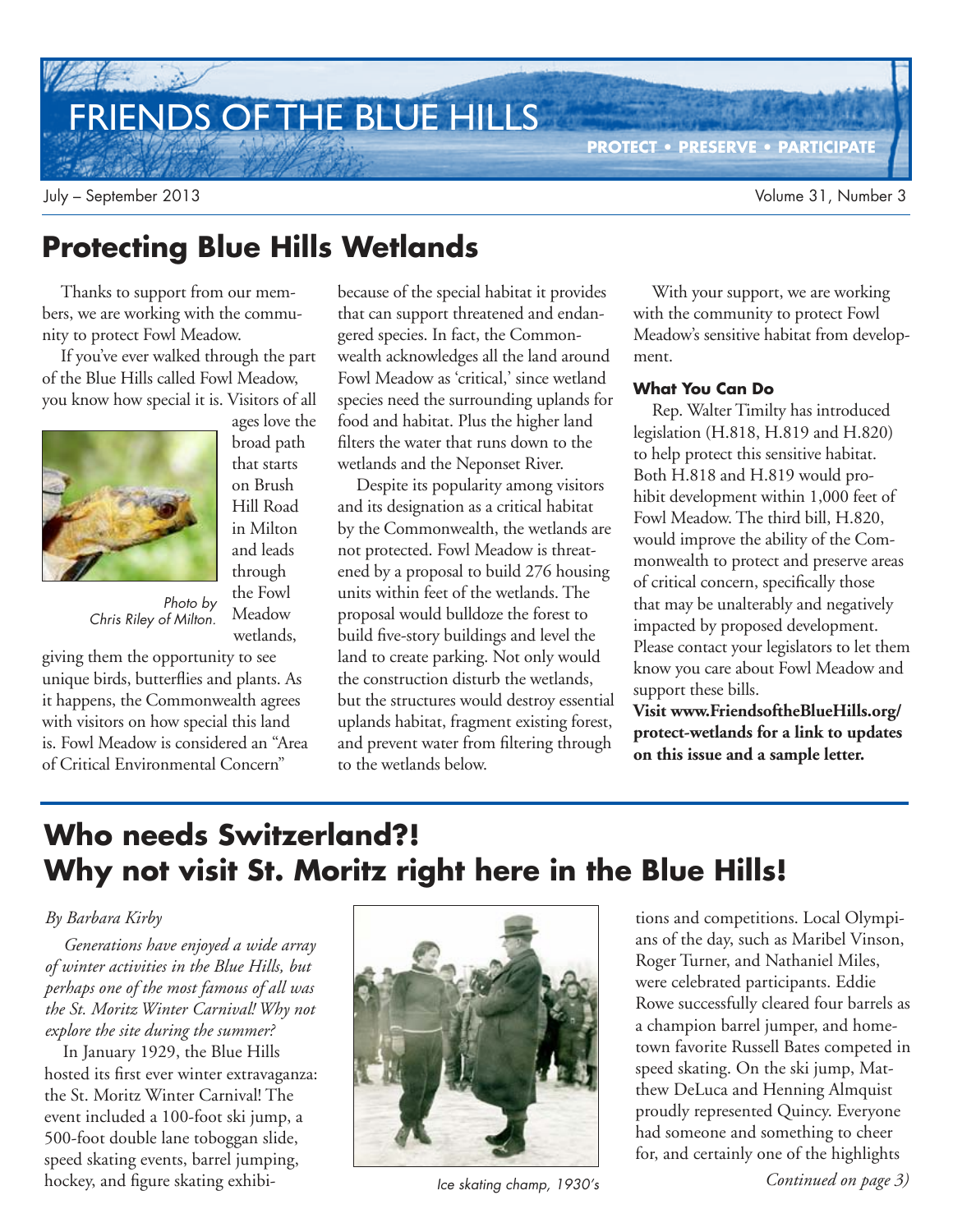## **Marathon Monday in the Blue Hills**

#### *By Daniel Byrnes*

*Most people remember exactly where they were when they heard about the Marathon bombing. Daniel Byrnes of Braintree was hiking in the Blue Hills when he first heard the tragic news.*

I was just stepping onto the Blue Trail behind Houghton's Pond when we first heard the news about the bombing. It was an impossibly beautiful Marathon Monday. For once, the unofficial start of spring in Boston actually felt like spring. With the day off, some of my friends and I decided we should spend it hiking up to Buck Hill. Like most of you, I carry the modern world in my pocket wherever I go. Phones of debatable intelligence buzz and chirp and tweet and carry the sorry word of sorrow from every corner of the world. It was no different on the afternoon of April 15th, except it was different. This new tragedy, this further obliteration of innocence had happened here in Boston, in my home town.

The news stopped us in our tracks. Should we go on with our hike, or should we get to a TV and try to make sense out of the frantic bits of information coming in? Where do you go when there is a tragedy and there is nothing you can do? I know something about that; I was a sophomore at NYU eleven and a half years ago. I remember watching rubble covered fire trucks screaming up 3rd Avenue as I watched in mute,

> The Friends of the Blue Hills newsletter is produced four times a year.

**Editors:** Anne Comber, Judy Jacobs, Contributing Editor: Barbara Kirby

**Layout:** Owen Hartford

Visit us on the web at www.FriendsoftheBlueHills.org or call 781-828-1805 for membership, maps and schedule information. P.O. Box 416, Milton, MA 02186 impotent horror. It felt like the years between those two days had collapsed as I looked at the trail head. Finally I made the call, "Let's go on the hike, we'll have the rest of our lives to know

about the bombing." So we went up the trail. We didn't talk much, and we hiked faster than we usually do. The sounds of sirens began to withdraw as we went deeper into the woods. The woods were so lovely, the branches a green haze of budding leaves giving a constant confirmation of the rebirth of spring, even as we stole glances at our news feeds as we hiked.

Soon we reached the crest of Buck Hill. The

pace we set had worked up a sweat, and our muscles were sore. When we reached the top of the hill, a cool breeze moved through the scrub brush. It was so clear up there on the hill, the horizon stretched in every direction for miles. It took my breath away. I've seen that view countless times before but it felt like I was seeing it for the first time. I could see the whole state of Massachusetts stretched out before me. On the distant western horizon, I could see the peak of Mount Greylock; the long black snake of the Mass Pike winding across the state; and I could see Boston, my



Daniel Byrnes of Braintree was hiking in the Blue Hills when he heard about the Marathon bombings.

city, and it was still standing. I could see the whole state from that spot on Buck Hill on that terrible day, and I was struck by how beautiful my home is. From this quiet spot in the Blue Hills, I found the strength to go back down the hill and face the world.

*Daniel Byrnes has been a lover of the Blue Hills for his entire life. When the woods call, he has always answered.*

|  | YES! I want to protect the Blue Hills Reservation! |
|--|----------------------------------------------------|
|  |                                                    |

| $\Box$ I want to become a Friends of the Blue Hills member<br>(Please choose one of the following:)<br>Personal: $\Box$ Individual \$25 $\Box$ Family \$45 $\Box$ Senior \$20 |  |  |  |
|-------------------------------------------------------------------------------------------------------------------------------------------------------------------------------|--|--|--|
| Business: □ Agency \$50 □ Business \$100 □ Corporate \$500                                                                                                                    |  |  |  |
| $\Box$ I would like to make an additional donation of:                                                                                                                        |  |  |  |
| $\Box$ \$50 $\Box$ \$75 $\Box$ \$100 $\Box$ \$500 $\Box$ Other: \$                                                                                                            |  |  |  |
|                                                                                                                                                                               |  |  |  |
|                                                                                                                                                                               |  |  |  |
|                                                                                                                                                                               |  |  |  |
|                                                                                                                                                                               |  |  |  |
| Please make checks payable to Friends of the Blue Hills, and mail to:                                                                                                         |  |  |  |
| P.O. Box 416, Milton, MA 02186                                                                                                                                                |  |  |  |
| You may also donate through our secure server at FriendsoftheBlueHills.org.                                                                                                   |  |  |  |
| Thank you for your generous support!                                                                                                                                          |  |  |  |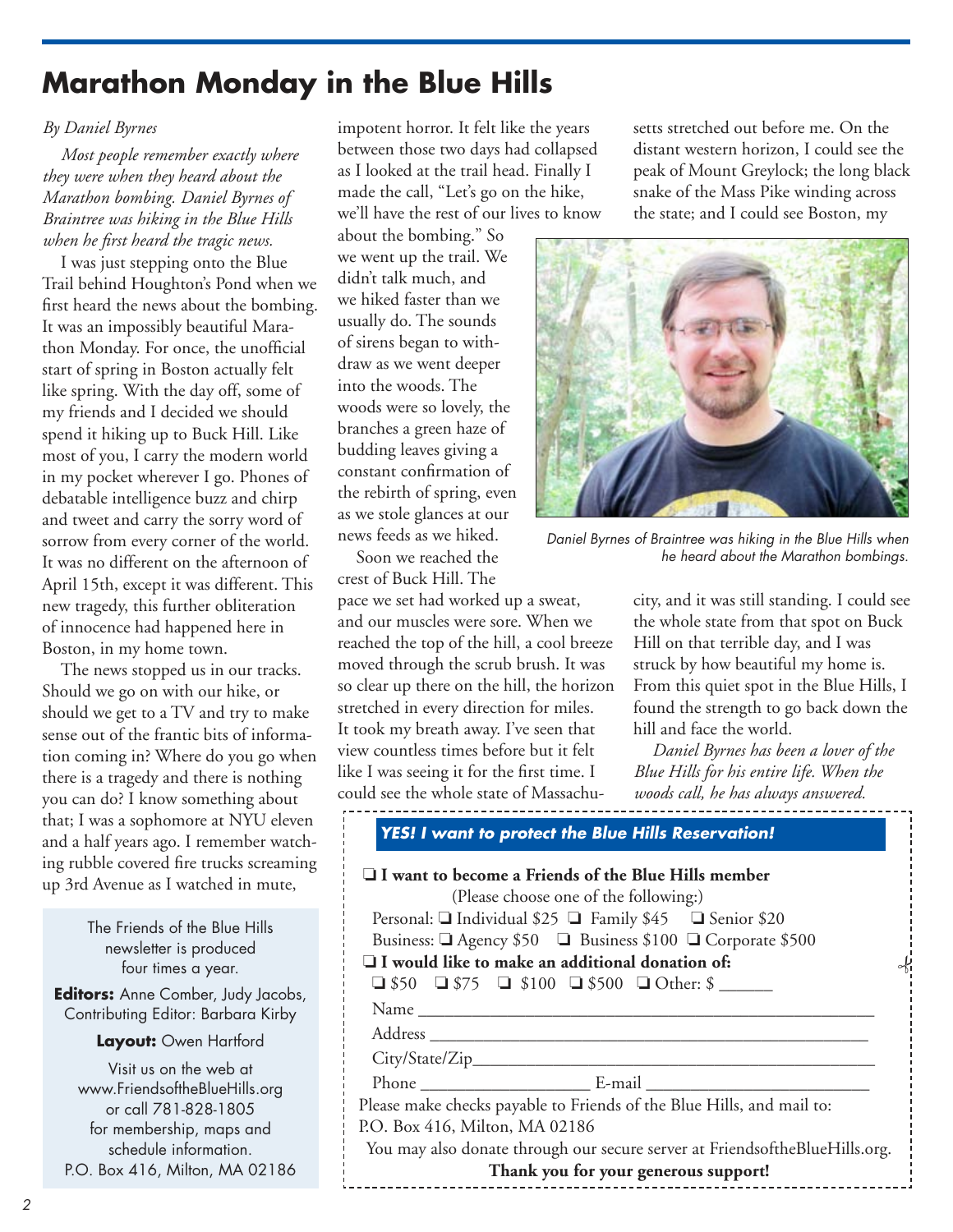## **Calendar of Events**

Pull and post this section of the Friends of the Blue Hills Newsletter and join us for some exciting events in the Blue Hills Reservation!

### **Summer 2013** A FBH sponsored event

| <b>Friends of the Blue Hills</b>                                                    | Join the Friends of the Blue Hills trail crew in sprucing up the trails. Includes a hike to                                                                                                                                                                                                                                                                                                                                                                                                                                                                                                                                                                                                              |  |
|-------------------------------------------------------------------------------------|----------------------------------------------------------------------------------------------------------------------------------------------------------------------------------------------------------------------------------------------------------------------------------------------------------------------------------------------------------------------------------------------------------------------------------------------------------------------------------------------------------------------------------------------------------------------------------------------------------------------------------------------------------------------------------------------------------|--|
| <b>Trail Work</b>                                                                   | the work sites. Wear long pants and gloves. Tools, water, snacks and lunch provided.                                                                                                                                                                                                                                                                                                                                                                                                                                                                                                                                                                                                                     |  |
| July 13, Aug. 3, 9 a.m. -1 p.m.                                                     | Email trailwork@FriendsoftheBlueHills.org for registration and meeting place.                                                                                                                                                                                                                                                                                                                                                                                                                                                                                                                                                                                                                            |  |
| <b>DCR Adult Walking Club</b>                                                       | Join the DCR on walks of various lengths and difficulty throughout the Blue Hills.                                                                                                                                                                                                                                                                                                                                                                                                                                                                                                                                                                                                                       |  |
| June 16, June 29, July 14, July 20,                                                 | Walks will be led by a Ranger or a Walking Club volunteer leader. The Rangers recom-                                                                                                                                                                                                                                                                                                                                                                                                                                                                                                                                                                                                                     |  |
| July 28, August 3, August 11,                                                       | mend wearing hiking boots and bringing water on all hikes. For details, please visit                                                                                                                                                                                                                                                                                                                                                                                                                                                                                                                                                                                                                     |  |
| August 17, August 25, 1 p.m.                                                        | www.mass.gov/dcr/events/seWalk.pdf or call 617-698-1802.                                                                                                                                                                                                                                                                                                                                                                                                                                                                                                                                                                                                                                                 |  |
| <b>Cool Summer Fest</b><br>Saturday, July 27<br>10:00 $\text{am} - 3:00 \text{ pm}$ | The heat is on at Houghton's Pond this summer but we will stay cool with wacky water<br>games, make and take kid crafts, music, dance, live wildlife, pond exploration, free fish-<br>ing fun and more! (Free equipment loans for fishing or bring your own rod and reel!) Join<br>DCR and Friends of the Blue Hills at this great summertime event! Sponsored by Blue<br>Hills Bank. Email summerfest@FriendsoftheBlueHills.org for more information.                                                                                                                                                                                                                                                   |  |
| <b>Boots and Brews</b><br>Saturday, August 24<br>10:00 a.m.                         | Join the Friends of the Blue Hills for the third hike in our on-going "Hiking Boots and<br>Brews" series! The group is designed for young adults who would like to explore the<br>Blue Hills Reservation, meet other members and sample some delicious beers! After a<br>2-3 hour hike along popular Blue Hills trails, hikers who are 21 years and older will<br>have the opportunity to visit nearby Blue Hills Brewery for a private beer sampling and<br>tour of the facility. Cost is \$5. RSVP to christine.miller@joslin.harvard.edu. Group<br>will meet in Houghton's Pond parking lot at 10:00 a.m. Group size limited to 25.<br>Heavy rain cancels. Please bring plenty of water for the hike! |  |

#### *(*St. Moritz *continued from page 1)*

of the event was the crowing of the Carnival Queen! In its inaugural year, Dorothy Curry of the Curry Hardware family in West Quincy was the recipient of that royal honor.

The total cost of creating the facilities—two 7-acre skating ponds (one of which was named St. Moritz after the 1928 Winter Olympics host city in Switzerland), the ski jump, toboggan runs, and warming house—was \$854, a significant sum at the time but still well below the appropriation of \$1500 from the Metropolitan District Commission. It's a measure of the huge success of the planning and organizing for the Carnival that the project came in under budget and attracted 15,000 people that first year and as many as 50,000 in

subsequent years. The Winter Carnival was held annually until the advent of World War II.

Today, you can relive a bit of the history and excitement of the Winter Carnival by hiking trails that are near to where the Carnival took place. Squamaugh Trail, for example, was once the Carnival's cross country ski run, and the intersection of Murphy Path and the Pipe Line is close to where the ski jump and toboggan runs were located. If you look carefully, you might still see remnants of their foundations. The two skating ponds still exist but are considerably over grown. Yet with a little imagination, you may be able to envision the beauty, glory and excitement of this long forgotten winter tradition!



Ski jump, 1930's

*Barbara Kirby is an 18-year resident of Milton and bikes often through the Blue Hills. A former competitive figure skater, she fondly remembers the names and accomplishments of some of those early participants in the Winter Carnival.*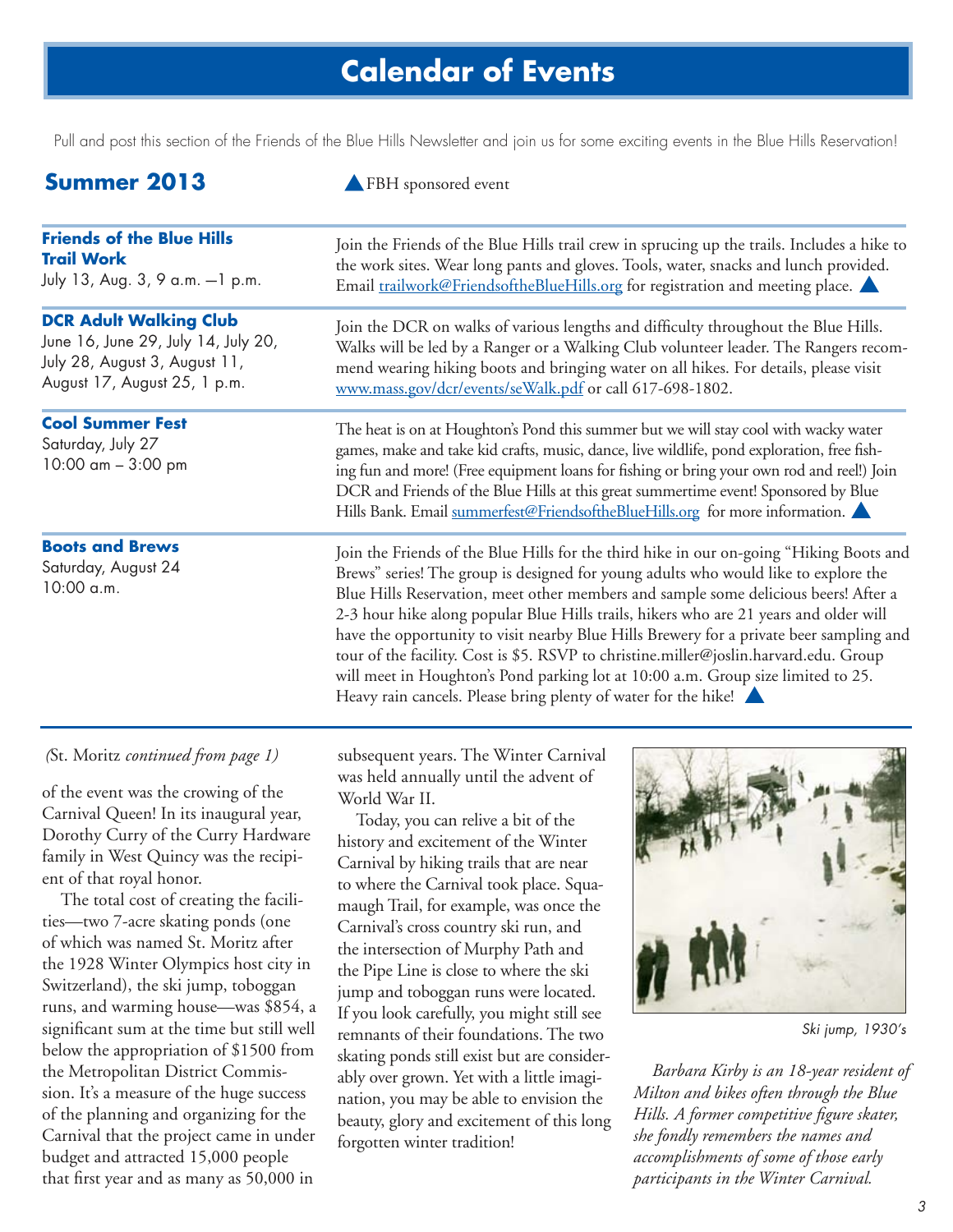### **Birding**

### **A Look through the Binoculars of a Birder: What Will You Find in the Blue Hills?**

#### *By Evan Lipton*

*We're all attuned to different sounds and sights when we visit the Blue Hills. In this article, you'll walk with experienced birder, Evan Lipton, to explore the birds that are hidden in the Blue Hills. Follow Evan through the quiet trails of the Blue Hills on a hot summer day to enjoy the bird songs, baby birds and natural migratory transitions.*

Two young Hairy Woodpeckers cling to a dead branch side by side. They're still at the learning stage, the wide-eyed 'why is that giant beast staring at me' stage. One of their parents flies down and feeds them. It's rare to see a Hairy Woodpecker so close. Their smaller cousin, the Downy, is usually the trusting one. They land a few feet from you and peeking out from behind a branch wonder how they suddenly got so close to you, as if it wasn't their own wings that propelled them.

Even though the sun is out, it is dark in the woods. It's finally summer, the leaves are thick and green, the sun is high in the sky. A Ruby-throated Hummingbird buzzes by through the treetops, looking like an overgrown insect. The eerie fluting of a Wood Thrush drifts through the trees. It's early July. The birds have

finally settled down. Their migration is over here for the time being, and the ones that stayed are busy raising families. Some raise one, some two, some even three. They seem so predictable now after the rush of migration, nothing unexpected is expected.

It isn't quite evident here in the woods, but as the songbirds are settled in, the shorebirds are already on their way south. Many come through in August and some even in early July. Earlier in the day, I was watching a family of Spotted Sandpipers at the Blue Hills Reservoir. The young are fully grown and foraging in the mud on their own. They probably bred here. Most shorebirds however go far north to breed. Along with the Spotted Sandpipers was a Least Sandpiper which breeds on the tundra and can be found in most any open wet area inland or near the coast during migration. The smallest sandpiper in the world, they are about the size of a sparrow.

I walked from the reservoir to Buck Hill, following the Skyline Trail, and then winding my way towards Houghton's Pond, I took to some smaller paths. I watch the Hairy Woodpeckers until they fly off. I walk quickly now from the pond to the top of Great Blue Hill. I've tallied over 40 species so far on my hike,



Evan Lipton of Milton spots a Least Sandpiper, a rare sight in the Blue Hills.

the majority of them breeding birds. Great-crested Flycatchers, Red-eyed Vireos, Ovenbirds, Pine Warblers, Scarlet Tanagers, and Baltimore Orioles are just a few of the birds that call the woods their home this time of year.

It's getting hot by now as I climb Great Blue. I reach the top and tally my last few species, Eastern Bluebirds and a House Wren. Both nest in the boxes on the scrubby top next to the weather station. The House Wren flies from perch to perch singing its exuberant song. A few Tree Swallows fly high above the ground, dipping and diving acrobatically catching unseen insects.

*Evan Lipton is a 17-year old Milton resident. See more of his photos at www.flickr. com/evanlipton and more of his writing at avianobsession.weebly.com.*

#### **Help us Plan our 35th Birthday Party!**

Friends of the Blue Hills was founded in 1979, so we are celebrating our 35th year in 2014! Please help us plan a very special annual meeting this fall to kick off this milestone. If you are able to help, please email Anne@ FriendsoftheBlueHills.org. And keep an eye out for your invitation to this special birthday bash!

#### **Survey Says…Hiking is your favorite activity in the Blue Hills!**

Nearly three fourths of those responding to our recent online survey chose "hiking" as their favorite activity in the Blue Hills. Mountain biking and trail running came in a distant second and third at 19% and 16% respectively. FYI, horseback riding and orienteering (navigating by compass only) received the most write-in votes!

| Hiking                     | 74%   |
|----------------------------|-------|
| Mountain Biking            | 19%   |
| Trail Running              | 16%   |
| Birding                    | 8%    |
| Skiing                     | 3%    |
| Fishing                    | 3%    |
| Picnics                    | 2%    |
| Swimming                   | 2%    |
| <b>Using Sports Fields</b> | $1\%$ |
| Skating                    | 0%    |
| Other                      | 18%   |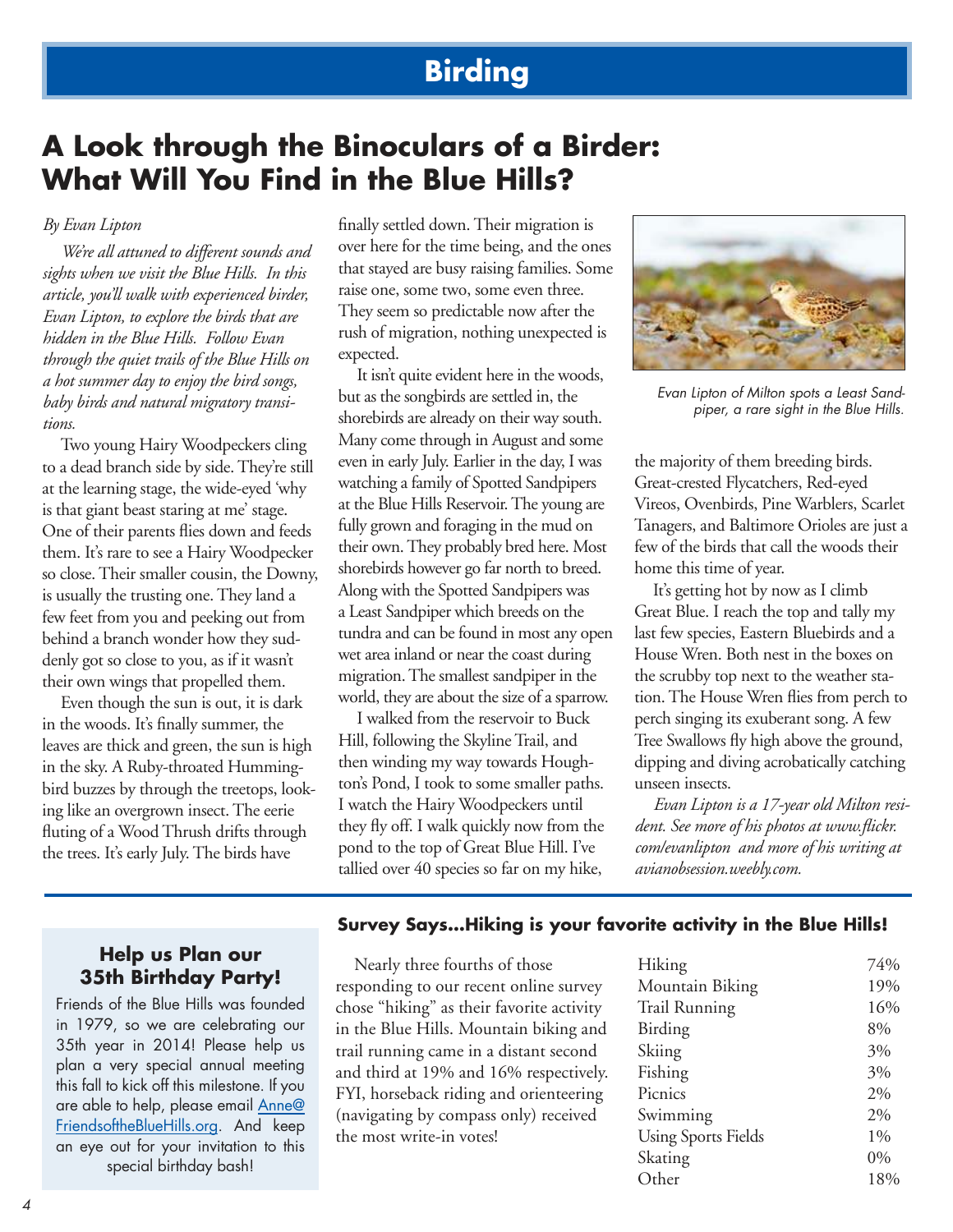## **Engaging the Community**



Stephanie Radner of Dedham helps pull invasive weeds at the Green Up event.



Billy Hartshorn of Billerica incorporates garlic mustard into his craft at Green Up.

### **Many Thanks to all who improve the reservation**



Kimiko Domoto-Reilly of Brookline was one of 30 people who helped maintain the trails during National Trails Day. Thanks to REI for sponsoring the event.

Volunteers with the Friends of the Blue Hills were hard at work the first weekend of June. Over 30 volunteers pitched in to improve the trails near Buck Hill for National Trails Day on June 1. Nearly a hundred people showed up the next day for our annual Green Up at the Ponkapoag AMC Cabins. Volunteers helped protect the forests by pulling up invasive weeds, while kids enjoyed crafts and face-painting. Special thanks to Randolph Savings Bank and the Milton Garden Club, the sponsors of Green Up, and to everyone who worked so hard to make the weekend such a success.



Steven Harrington, Eric Provenzano, Chris Zoppo and Max Montalto of Westwood Boy Scout Troop 3 pull garlic mustard up in preparation for Max's Eagle Scout project.